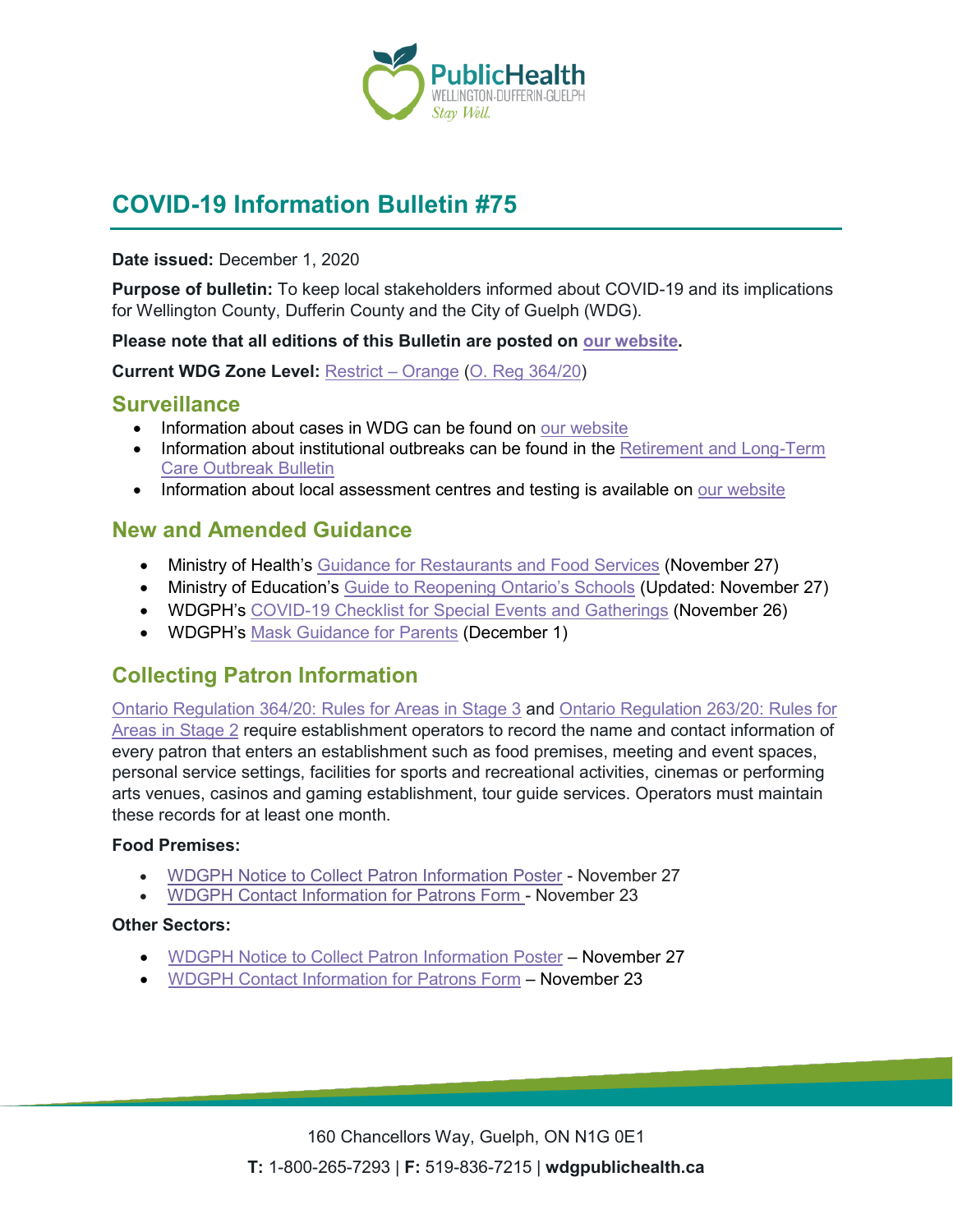

### **Announcements and Changes to Services**

- On December 1, the [Government of Ontario](https://news.ontario.ca/en/release/59422/ontario-supports-local-manufacturers-producing-masks-for-adults-and-children) announced it is investing \$550,000 to help local manufacturers retool their operations and increase capacity in the manufacturing of masks for both adults and children.
- On November 30, the [Government of Ontario](https://news.ontario.ca/en/release/59415/ontario-providing-additional-financial-support-for-young-learners) announced it is providing financial relief for families facing new education-related expenses in the COVID-19 era with support totalling \$380 million.
- On November 29, the [Government of Canada](https://www.canada.ca/en/public-safety-canada/news/2020/11/government-of-canada-announces-extension-of-travel-restrictions.html) announced that Canada will extend the Mandatory Isolation Order and temporary travel restrictions for all travelers seeking entry into Canada from a country other than the US, until January 21, 2021.
- On November 27, the [Government of Canada](https://www.canada.ca/en/public-health/news/2020/11/major-general-dany-fortin-assisting-government-of-canadas-vaccine-distribution-planning.html) announced that Major General Dany Fortin is being named Vice President Logistics and Operations at the Public Health Agency of Canada (PHAC) to assist with COVID-19 vaccine distribution.
- On November 27, the [Government of Canada](https://www.canada.ca/en/canadian-heritage/news/2020/11/additional-covid-19-emergency-funding-to-support-the-sport-community-through-the-provinces-and-territories.html) announced that an additional \$14 million has been made available to regional and community sport organizations as they manage challenges due to the pandemic.
- On November 27, the [Government of Ontario](https://news.ontario.ca/en/release/59401/ontario-calls-on-ottawa-for-certainty-as-covid-19-vaccine-preparation-continues) called on the federal government to immediately lay out its plan to allocate COVID-19 vaccines across the country as the province continues to prepare for the distribution and administration of COVID-19 vaccine doses.
- On November 27, the [Government of Ontario](https://news.ontario.ca/en/release/59388/ontario-moving-regions-to-new-levels-in-covid-19-response-framework) announced it is moving five public health regions to new levels with stronger public health measures.
- On November 27, the [Government of Ontario](https://news.ontario.ca/en/release/59396/serviceontario-offering-appointment-booking-to-help-alleviate-wait-times) announced that ServiceOntario is now offering appointment booking at 42 of its busiest locations to minimize lineups and wait times for customers and help staff safely facilitate services.
- On November 27, the [Government](https://news.ontario.ca/en/release/59382/governments-taking-action-to-meet-demands-of-ontarios-meat-sector-and-support-farmers) of Ontario announced a commitment of up to \$11.5 million through the Canadian Agricultural Partnership (the Partnership) for two new programs, one of which will assist meat processors on projects to rapidly increase processing capacity, and one that will help farmers adjust to current market challenges.
- On November 27, the [Government of Ontario](https://news.ontario.ca/en/release/59381/ontario-expanding-existing-community-paramedicine-programs-to-long-term-care) announced it is investing up to \$15 million to expand the Community Paramedicine for Long-Term Care program.
- On November 26, the [Government of Ontario](https://news.ontario.ca/en/release/59358/ontario-modernizing-application-process-for-social-assistance) announced it is launching a new, easy to use, online application and streamlined process to apply for social assistance, providing critical financial supports to those affected by COVID-19.

## **Additional Resources**

- [Selection and Placement of ABHR during COVID-19 in Long-Term Care and Retirement](https://www.publichealthontario.ca/-/media/documents/ncov/ltcrh/2020/11/covid-19-factsheet-abhr-tips-ltcrh.pdf?la=en) [Homes](https://www.publichealthontario.ca/-/media/documents/ncov/ltcrh/2020/11/covid-19-factsheet-abhr-tips-ltcrh.pdf?la=en) (November 4)
- [Preparing for and Managing COVID-19 Outbreaks in Long-Term Care and Retirement](https://www.publichealthontario.ca/-/media/event-presentations/webinar-preparing-for-and-managing-covid-19-outbreaks-in-ltch-and-rh-en.pdf?la=en) [Homes](https://www.publichealthontario.ca/-/media/event-presentations/webinar-preparing-for-and-managing-covid-19-outbreaks-in-ltch-and-rh-en.pdf?la=en) (November 17)
- [IPAC Extenders October 2020](https://www.publichealthontario.ca/-/media/event-presentations/2020/ipac-extenders-oct-2020.pdf?la=en) (November 27, 2020)